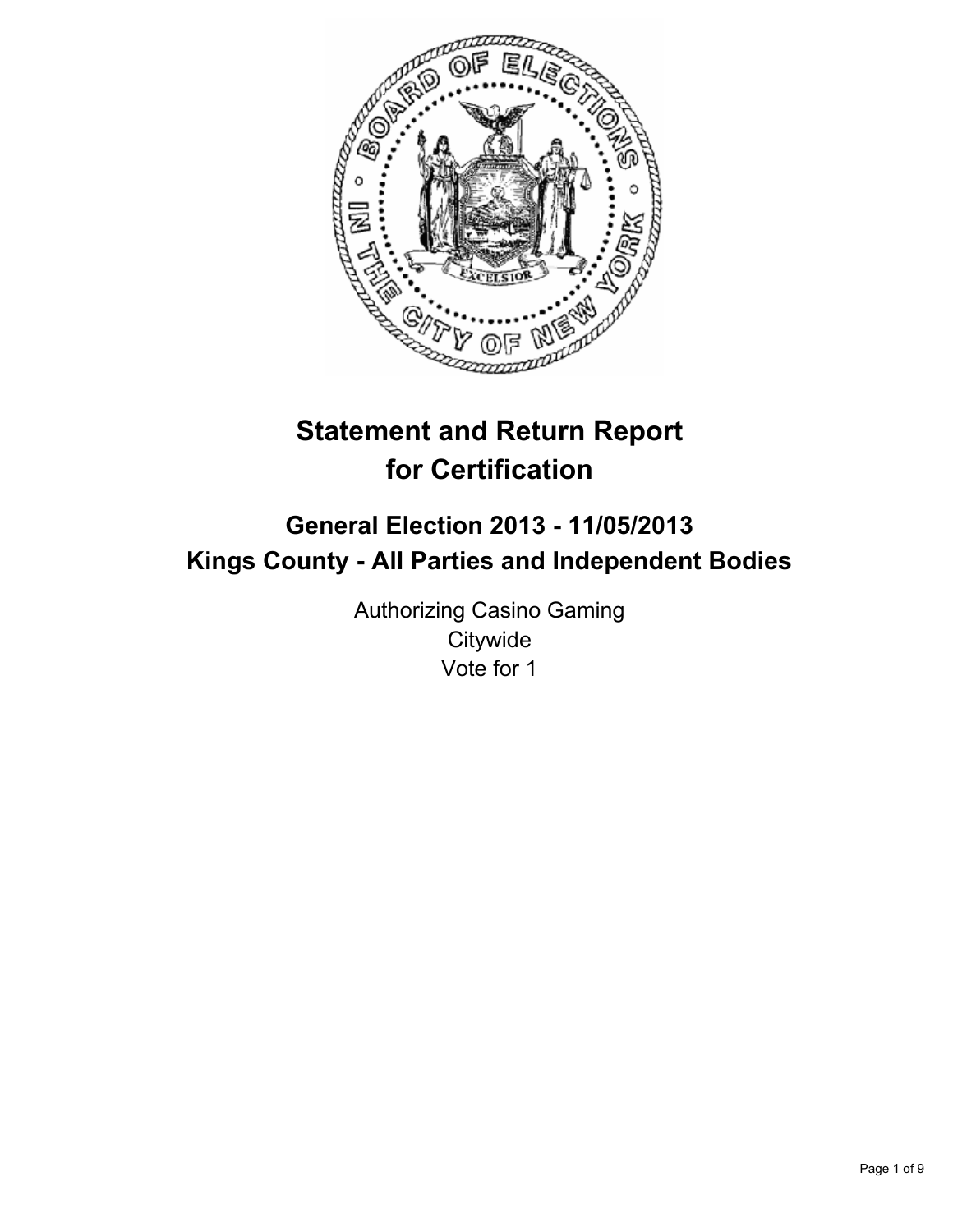

| <b>PUBLIC COUNTER</b>                                    | 18,152 |
|----------------------------------------------------------|--------|
| <b>EMERGENCY</b>                                         | 7      |
| ABSENTEE/MILITARY                                        | 476    |
| <b>FEDERAL</b>                                           | 0      |
| <b>SPECIAL PRESIDENTIAL</b>                              | 0      |
| <b>AFFIDAVIT</b>                                         | 199    |
| <b>Total Ballots</b>                                     | 18,834 |
| Less - Inapplicable Federal/Special Presidential Ballots | 0      |
| <b>Total Applicable Ballots</b>                          | 18,834 |
| <b>YES</b>                                               | 7,799  |
| <b>NO</b>                                                | 5,182  |
| <b>Total Votes</b>                                       | 12,981 |
| Unrecorded                                               | 5,853  |

### **Assembly District 42**

| <b>PUBLIC COUNTER</b>                                    | 17,221 |
|----------------------------------------------------------|--------|
| <b>EMERGENCY</b>                                         | 2      |
| ABSENTEE/MILITARY                                        | 314    |
| <b>FEDERAL</b>                                           | 0      |
| <b>SPECIAL PRESIDENTIAL</b>                              | 0      |
| AFFIDAVIT                                                | 292    |
| <b>Total Ballots</b>                                     | 17,829 |
| Less - Inapplicable Federal/Special Presidential Ballots | 0      |
| <b>Total Applicable Ballots</b>                          | 17,829 |
| <b>YES</b>                                               | 6,704  |
| <b>NO</b>                                                | 4,459  |
| <b>Total Votes</b>                                       | 11,163 |
| Unrecorded                                               | 6,666  |

| PUBLIC COUNTER                                           | 19,018 |
|----------------------------------------------------------|--------|
| <b>EMERGENCY</b>                                         | 0      |
| ABSENTEE/MILITARY                                        | 394    |
| <b>FEDERAL</b>                                           | 0      |
| SPECIAL PRESIDENTIAL                                     | 0      |
| <b>AFFIDAVIT</b>                                         | 244    |
| <b>Total Ballots</b>                                     | 19,656 |
| Less - Inapplicable Federal/Special Presidential Ballots | 0      |
| <b>Total Applicable Ballots</b>                          | 19,656 |
| <b>YES</b>                                               | 8,882  |
| <b>NO</b>                                                | 3,997  |
| <b>Total Votes</b>                                       | 12,879 |
| Unrecorded                                               | 6,777  |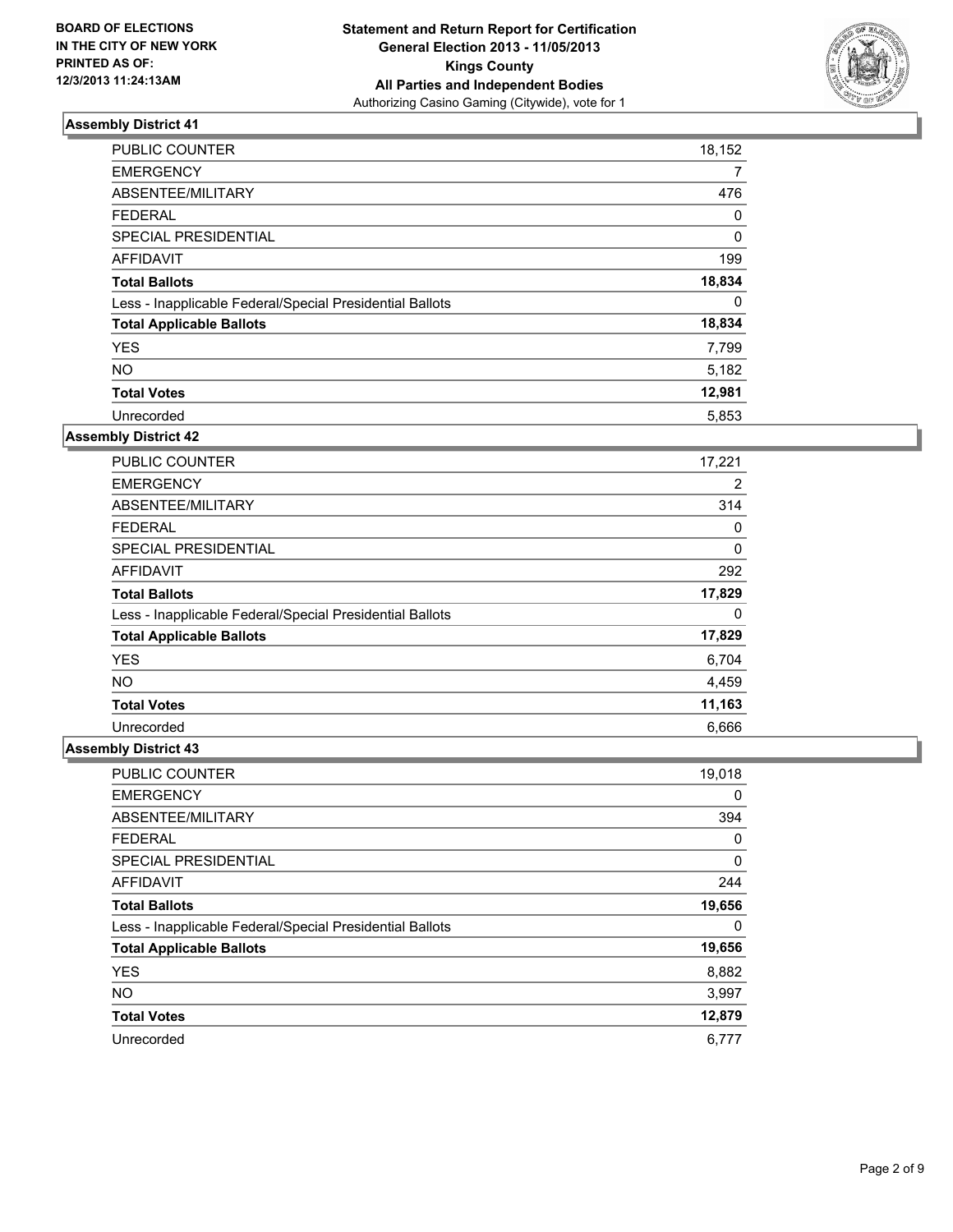

| <b>PUBLIC COUNTER</b>                                    | 21,572       |
|----------------------------------------------------------|--------------|
| <b>EMERGENCY</b>                                         | 0            |
| ABSENTEE/MILITARY                                        | 376          |
| <b>FEDERAL</b>                                           | 0            |
| SPECIAL PRESIDENTIAL                                     | $\mathbf{0}$ |
| <b>AFFIDAVIT</b>                                         | 270          |
| <b>Total Ballots</b>                                     | 22,218       |
| Less - Inapplicable Federal/Special Presidential Ballots | 0            |
| <b>Total Applicable Ballots</b>                          | 22,218       |
| <b>YES</b>                                               | 7,071        |
| <b>NO</b>                                                | 10,351       |
| <b>Total Votes</b>                                       | 17,422       |
| Unrecorded                                               | 4.796        |

### **Assembly District 45**

| <b>PUBLIC COUNTER</b>                                    | 12,591 |
|----------------------------------------------------------|--------|
| <b>EMERGENCY</b>                                         | 1      |
| ABSENTEE/MILITARY                                        | 458    |
| <b>FEDERAL</b>                                           | 0      |
| <b>SPECIAL PRESIDENTIAL</b>                              | 0      |
| AFFIDAVIT                                                | 161    |
| <b>Total Ballots</b>                                     | 13,211 |
| Less - Inapplicable Federal/Special Presidential Ballots | 0      |
| <b>Total Applicable Ballots</b>                          | 13,211 |
| <b>YES</b>                                               | 3,771  |
| <b>NO</b>                                                | 3,992  |
| <b>Total Votes</b>                                       | 7,763  |
| Unrecorded                                               | 5.448  |

| PUBLIC COUNTER                                           | 17,456 |
|----------------------------------------------------------|--------|
| <b>EMERGENCY</b>                                         | 14     |
| ABSENTEE/MILITARY                                        | 658    |
| <b>FEDERAL</b>                                           | 0      |
| SPECIAL PRESIDENTIAL                                     | 0      |
| <b>AFFIDAVIT</b>                                         | 185    |
| <b>Total Ballots</b>                                     | 18,313 |
| Less - Inapplicable Federal/Special Presidential Ballots | 0      |
| <b>Total Applicable Ballots</b>                          | 18,313 |
| <b>YES</b>                                               | 6,723  |
| <b>NO</b>                                                | 4,526  |
| <b>Total Votes</b>                                       | 11,249 |
| Unrecorded                                               | 7.064  |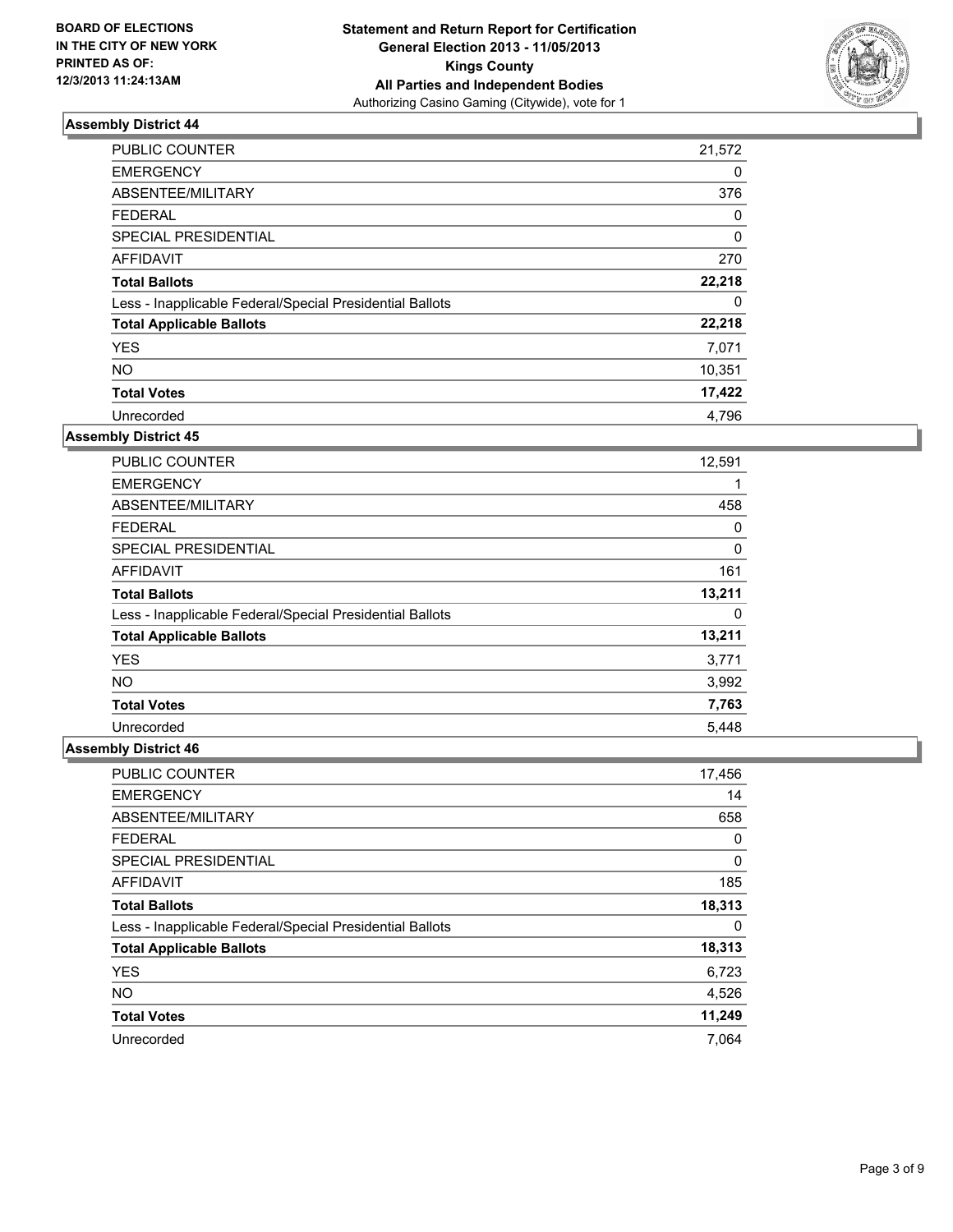

| <b>PUBLIC COUNTER</b>                                    | 9,699  |
|----------------------------------------------------------|--------|
| <b>EMERGENCY</b>                                         | 0      |
| ABSENTEE/MILITARY                                        | 374    |
| <b>FEDERAL</b>                                           | 0      |
| <b>SPECIAL PRESIDENTIAL</b>                              | 0      |
| <b>AFFIDAVIT</b>                                         | 100    |
| <b>Total Ballots</b>                                     | 10,173 |
| Less - Inapplicable Federal/Special Presidential Ballots | 0      |
| <b>Total Applicable Ballots</b>                          | 10,173 |
| <b>YES</b>                                               | 3,734  |
| <b>NO</b>                                                | 2,324  |
| <b>Total Votes</b>                                       | 6,058  |
| Unrecorded                                               | 4.115  |

### **Assembly District 48**

| <b>PUBLIC COUNTER</b>                                    | 15,584 |
|----------------------------------------------------------|--------|
| <b>EMERGENCY</b>                                         | 0      |
| ABSENTEE/MILITARY                                        | 283    |
| <b>FEDERAL</b>                                           | 0      |
| <b>SPECIAL PRESIDENTIAL</b>                              | 0      |
| AFFIDAVIT                                                | 197    |
| <b>Total Ballots</b>                                     | 16,064 |
| Less - Inapplicable Federal/Special Presidential Ballots | 0      |
| <b>Total Applicable Ballots</b>                          | 16,064 |
| <b>YES</b>                                               | 2,319  |
| <b>NO</b>                                                | 9,793  |
| <b>Total Votes</b>                                       | 12,112 |
| Unrecorded                                               | 3,952  |

| PUBLIC COUNTER                                           | 7,584 |
|----------------------------------------------------------|-------|
| <b>EMERGENCY</b>                                         | 70    |
| ABSENTEE/MILITARY                                        | 209   |
| <b>FEDERAL</b>                                           | 0     |
| SPECIAL PRESIDENTIAL                                     | 0     |
| <b>AFFIDAVIT</b>                                         | 74    |
| <b>Total Ballots</b>                                     | 7,937 |
| Less - Inapplicable Federal/Special Presidential Ballots | 0     |
| <b>Total Applicable Ballots</b>                          | 7,937 |
| <b>YES</b>                                               | 3,222 |
| <b>NO</b>                                                | 1,929 |
| <b>Total Votes</b>                                       | 5,151 |
| Unrecorded                                               | 2,786 |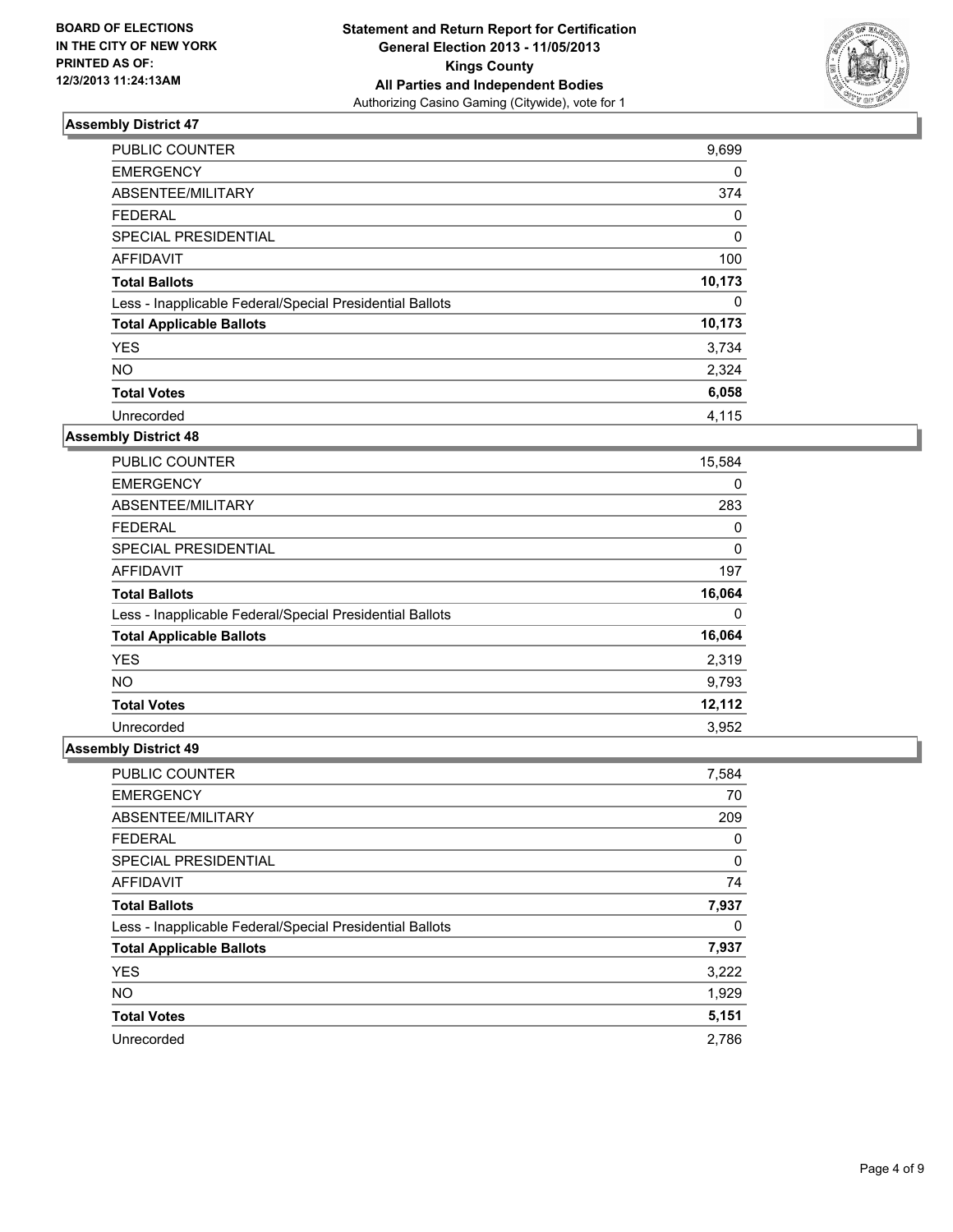

| <b>PUBLIC COUNTER</b>                                    | 15,157 |
|----------------------------------------------------------|--------|
| <b>EMERGENCY</b>                                         | 3      |
| ABSENTEE/MILITARY                                        | 179    |
| <b>FEDERAL</b>                                           | 0      |
| SPECIAL PRESIDENTIAL                                     | 0      |
| <b>AFFIDAVIT</b>                                         | 241    |
| <b>Total Ballots</b>                                     | 15,580 |
| Less - Inapplicable Federal/Special Presidential Ballots | 0      |
| <b>Total Applicable Ballots</b>                          | 15,580 |
| <b>YES</b>                                               | 4,589  |
| <b>NO</b>                                                | 7,521  |
| <b>Total Votes</b>                                       | 12,110 |
| Unrecorded                                               | 3,470  |

### **Assembly District 51**

| <b>PUBLIC COUNTER</b>                                    | 10,963 |
|----------------------------------------------------------|--------|
| <b>EMERGENCY</b>                                         |        |
| ABSENTEE/MILITARY                                        | 197    |
| <b>FEDERAL</b>                                           | 0      |
| <b>SPECIAL PRESIDENTIAL</b>                              | 0      |
| AFFIDAVIT                                                | 163    |
| <b>Total Ballots</b>                                     | 11,324 |
| Less - Inapplicable Federal/Special Presidential Ballots | 0      |
| <b>Total Applicable Ballots</b>                          | 11,324 |
| <b>YES</b>                                               | 3,958  |
| <b>NO</b>                                                | 3,599  |
| <b>Total Votes</b>                                       | 7,557  |
| Unrecorded                                               | 3,767  |

| PUBLIC COUNTER                                           | 28,638 |
|----------------------------------------------------------|--------|
| <b>EMERGENCY</b>                                         | 1,017  |
| ABSENTEE/MILITARY                                        | 753    |
| <b>FEDERAL</b>                                           | 0      |
| SPECIAL PRESIDENTIAL                                     | 0      |
| <b>AFFIDAVIT</b>                                         | 376    |
| <b>Total Ballots</b>                                     | 30,784 |
| Less - Inapplicable Federal/Special Presidential Ballots | 0      |
| <b>Total Applicable Ballots</b>                          | 30,784 |
| <b>YES</b>                                               | 10,413 |
| <b>NO</b>                                                | 15,276 |
| <b>Total Votes</b>                                       | 25,689 |
| Unrecorded                                               | 5,095  |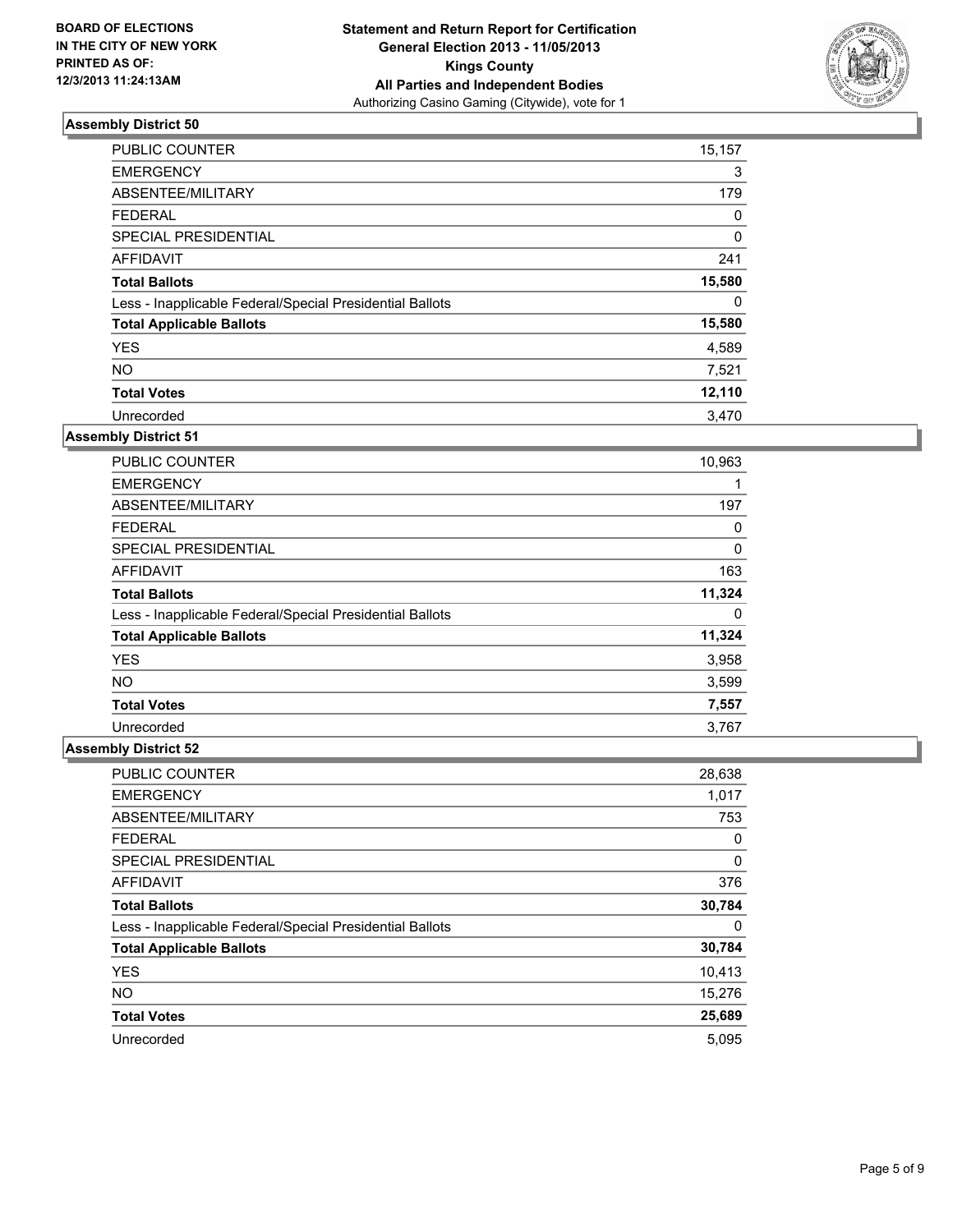

| <b>PUBLIC COUNTER</b>                                    | 12,315 |
|----------------------------------------------------------|--------|
| <b>EMERGENCY</b>                                         | 53     |
| ABSENTEE/MILITARY                                        | 124    |
| <b>FEDERAL</b>                                           | 0      |
| <b>SPECIAL PRESIDENTIAL</b>                              | 0      |
| <b>AFFIDAVIT</b>                                         | 214    |
| <b>Total Ballots</b>                                     | 12,706 |
| Less - Inapplicable Federal/Special Presidential Ballots | 0      |
| <b>Total Applicable Ballots</b>                          | 12,706 |
| <b>YES</b>                                               | 4,589  |
| <b>NO</b>                                                | 2,852  |
| <b>Total Votes</b>                                       | 7,441  |
| Unrecorded                                               | 5,265  |

### **Assembly District 54**

| <b>PUBLIC COUNTER</b>                                    | 9,847  |
|----------------------------------------------------------|--------|
| <b>EMERGENCY</b>                                         | 16     |
| ABSENTEE/MILITARY                                        | 107    |
| <b>FEDERAL</b>                                           | 0      |
| <b>SPECIAL PRESIDENTIAL</b>                              | 0      |
| AFFIDAVIT                                                | 190    |
| <b>Total Ballots</b>                                     | 10,160 |
| Less - Inapplicable Federal/Special Presidential Ballots | 0      |
| <b>Total Applicable Ballots</b>                          | 10,160 |
| <b>YES</b>                                               | 4,686  |
| <b>NO</b>                                                | 1,471  |
| <b>Total Votes</b>                                       | 6,157  |
| Unrecorded                                               | 4,003  |

| PUBLIC COUNTER                                           | 13,948         |
|----------------------------------------------------------|----------------|
| <b>EMERGENCY</b>                                         | $\overline{2}$ |
| ABSENTEE/MILITARY                                        | 192            |
| <b>FEDERAL</b>                                           | 0              |
| SPECIAL PRESIDENTIAL                                     | 0              |
| <b>AFFIDAVIT</b>                                         | 235            |
| <b>Total Ballots</b>                                     | 14,377         |
| Less - Inapplicable Federal/Special Presidential Ballots | 0              |
| <b>Total Applicable Ballots</b>                          | 14,377         |
| <b>YES</b>                                               | 7,004          |
| <b>NO</b>                                                | 1,892          |
| <b>Total Votes</b>                                       | 8,896          |
| Unrecorded                                               | 5,481          |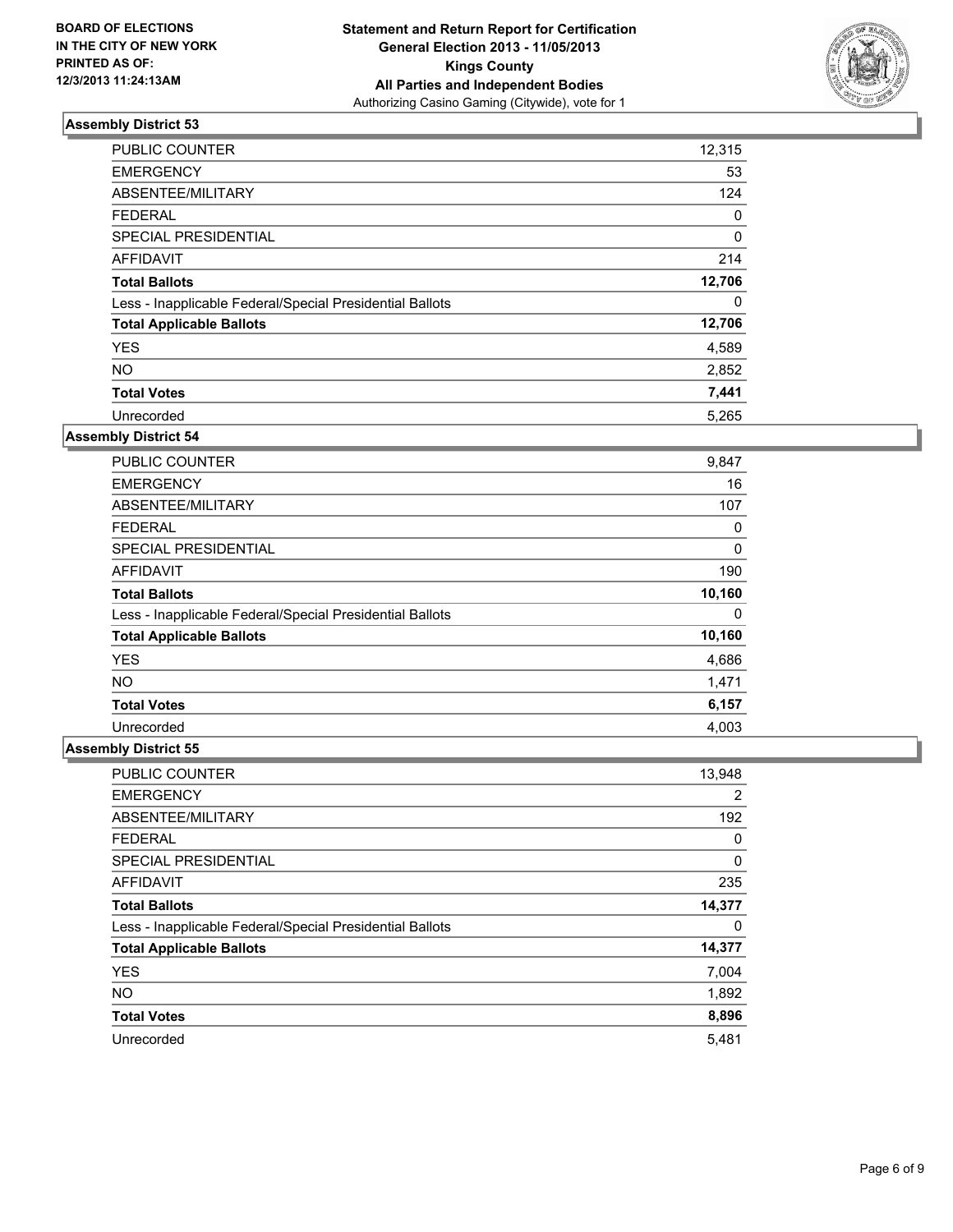

| <b>PUBLIC COUNTER</b>                                    | 17,641 |
|----------------------------------------------------------|--------|
| <b>EMERGENCY</b>                                         | 30     |
| ABSENTEE/MILITARY                                        | 223    |
| <b>FEDERAL</b>                                           | 0      |
| SPECIAL PRESIDENTIAL                                     | 0      |
| <b>AFFIDAVIT</b>                                         | 263    |
| <b>Total Ballots</b>                                     | 18,157 |
| Less - Inapplicable Federal/Special Presidential Ballots | 0      |
| <b>Total Applicable Ballots</b>                          | 18,157 |
| <b>YES</b>                                               | 8,976  |
| <b>NO</b>                                                | 3,607  |
| <b>Total Votes</b>                                       | 12,583 |
| Unrecorded                                               | 5.574  |

### **Assembly District 57**

| <b>PUBLIC COUNTER</b>                                    | 24,525 |
|----------------------------------------------------------|--------|
| <b>EMERGENCY</b>                                         | 122    |
| ABSENTEE/MILITARY                                        | 573    |
| <b>FEDERAL</b>                                           | 0      |
| <b>SPECIAL PRESIDENTIAL</b>                              | 0      |
| AFFIDAVIT                                                | 410    |
| <b>Total Ballots</b>                                     | 25,630 |
| Less - Inapplicable Federal/Special Presidential Ballots | 0      |
| <b>Total Applicable Ballots</b>                          | 25,630 |
| <b>YES</b>                                               | 10,797 |
| <b>NO</b>                                                | 8,464  |
| <b>Total Votes</b>                                       | 19,261 |
| Unrecorded                                               | 6,369  |

| <b>PUBLIC COUNTER</b>                                    | 19,411 |
|----------------------------------------------------------|--------|
| <b>EMERGENCY</b>                                         |        |
| ABSENTEE/MILITARY                                        | 359    |
| <b>FEDERAL</b>                                           | 0      |
| SPECIAL PRESIDENTIAL                                     | 0      |
| AFFIDAVIT                                                | 287    |
| <b>Total Ballots</b>                                     | 20,058 |
| Less - Inapplicable Federal/Special Presidential Ballots | 0      |
| <b>Total Applicable Ballots</b>                          | 20,058 |
| <b>YES</b>                                               | 9,143  |
| <b>NO</b>                                                | 2,781  |
| <b>Total Votes</b>                                       | 11,924 |
| Unrecorded                                               | 8,134  |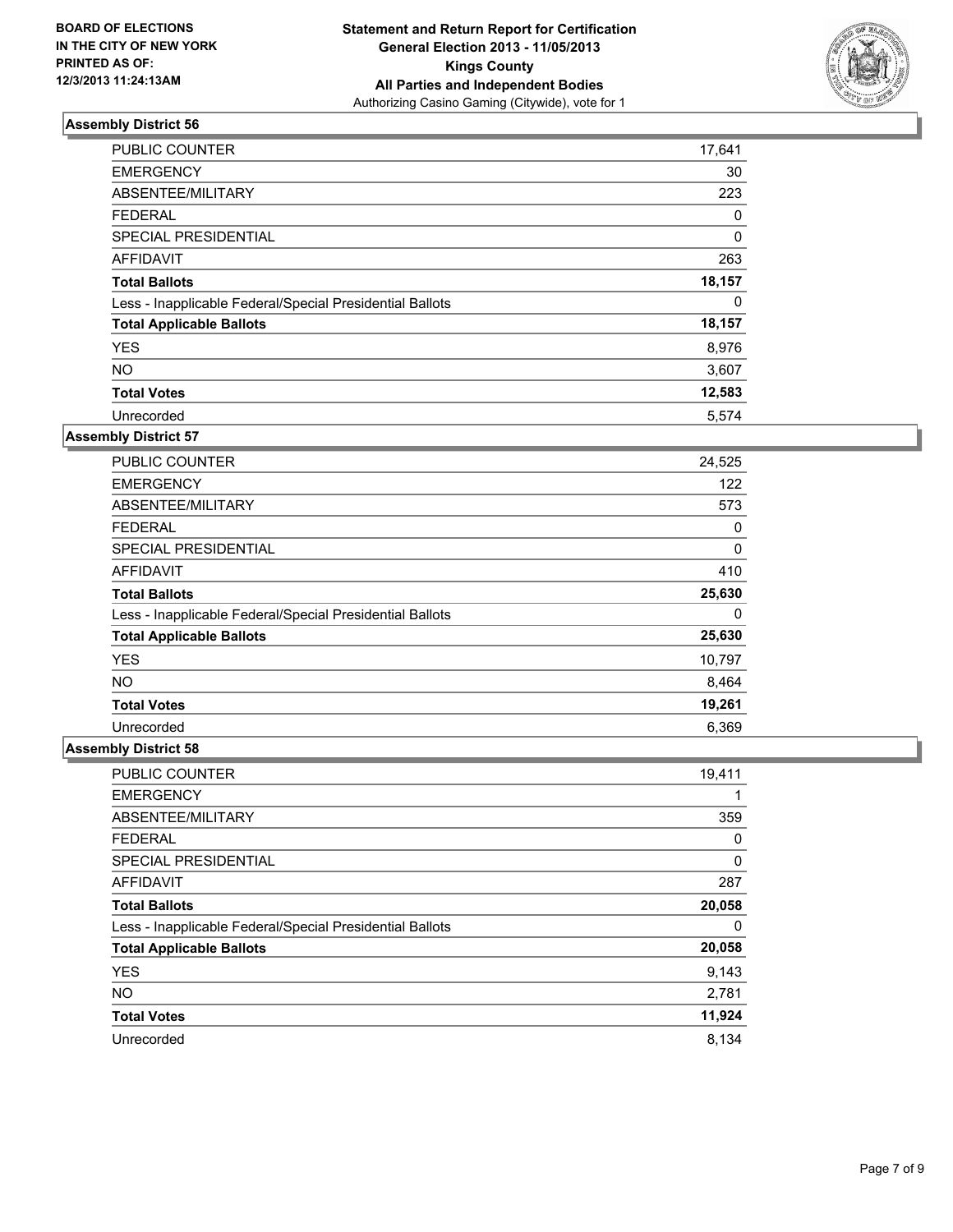

| <b>PUBLIC COUNTER</b>                                    | 19,786 |
|----------------------------------------------------------|--------|
| <b>EMERGENCY</b>                                         | 3      |
| ABSENTEE/MILITARY                                        | 339    |
| <b>FEDERAL</b>                                           | 0      |
| SPECIAL PRESIDENTIAL                                     | 0      |
| <b>AFFIDAVIT</b>                                         | 250    |
| <b>Total Ballots</b>                                     | 20,378 |
| Less - Inapplicable Federal/Special Presidential Ballots | 0      |
| <b>Total Applicable Ballots</b>                          | 20,378 |
| <b>YES</b>                                               | 9,654  |
| <b>NO</b>                                                | 3,791  |
| <b>Total Votes</b>                                       | 13,445 |
| Unrecorded                                               | 6.933  |

### **Assembly District 60**

| <b>PUBLIC COUNTER</b>                                    | 16,891 |
|----------------------------------------------------------|--------|
| <b>EMERGENCY</b>                                         | 11     |
| ABSENTEE/MILITARY                                        | 159    |
| <b>FEDERAL</b>                                           | 0      |
| <b>SPECIAL PRESIDENTIAL</b>                              | 0      |
| AFFIDAVIT                                                | 253    |
| <b>Total Ballots</b>                                     | 17,314 |
| Less - Inapplicable Federal/Special Presidential Ballots | 0      |
| <b>Total Applicable Ballots</b>                          | 17,314 |
| <b>YES</b>                                               | 8,482  |
| <b>NO</b>                                                | 2,364  |
| <b>Total Votes</b>                                       | 10,846 |
| Unrecorded                                               | 6,468  |

| <b>PUBLIC COUNTER</b>                                    | 4,721 |
|----------------------------------------------------------|-------|
| <b>EMERGENCY</b>                                         | 0     |
| ABSENTEE/MILITARY                                        | 118   |
| <b>FEDERAL</b>                                           | 0     |
| SPECIAL PRESIDENTIAL                                     | 0     |
| <b>AFFIDAVIT</b>                                         | 56    |
| <b>Total Ballots</b>                                     | 4,895 |
| Less - Inapplicable Federal/Special Presidential Ballots | 0     |
| <b>Total Applicable Ballots</b>                          | 4,895 |
| <b>YES</b>                                               | 2,025 |
| <b>NO</b>                                                | 1,778 |
| <b>Total Votes</b>                                       | 3,803 |
| Unrecorded                                               | 1.092 |